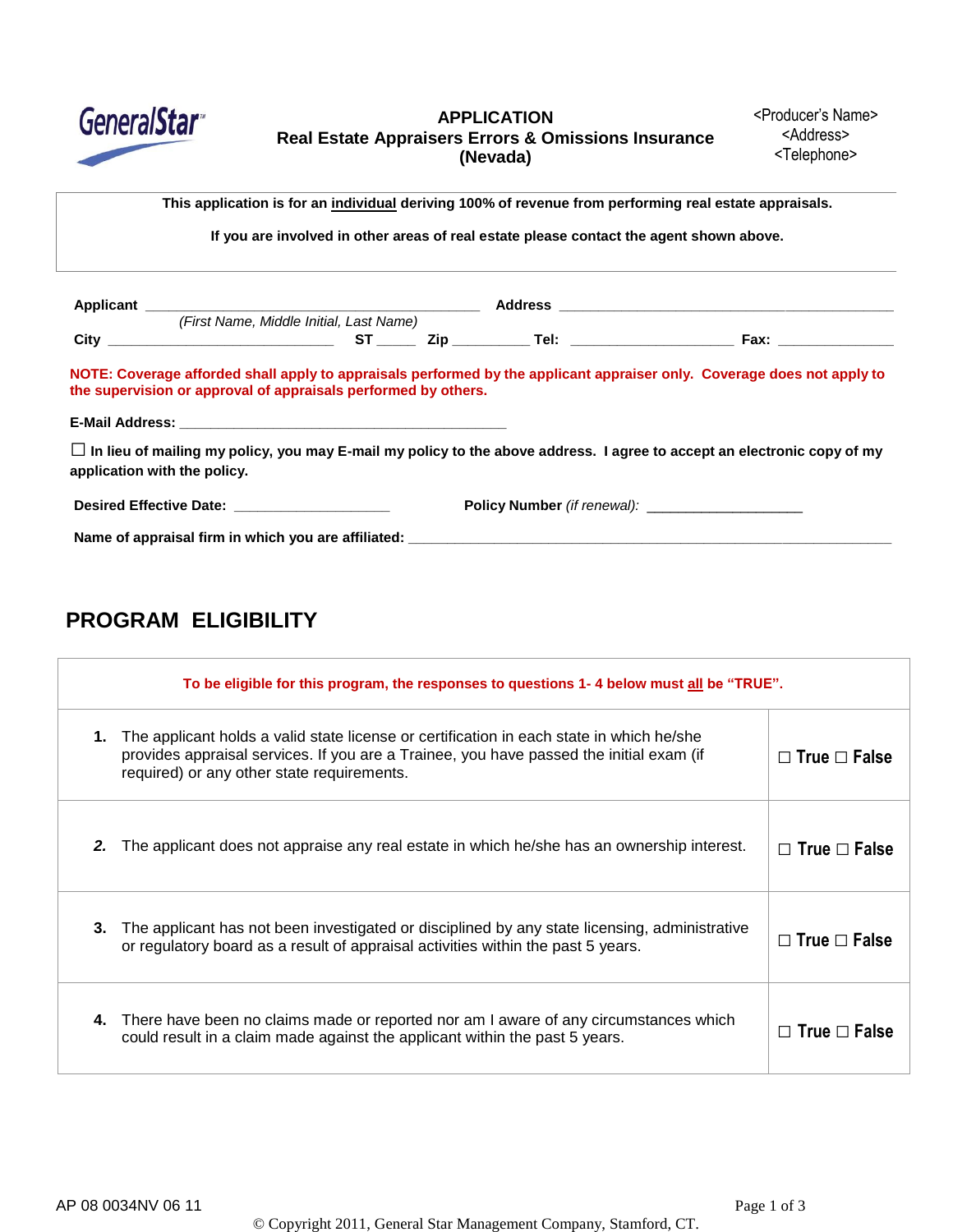# **PRIOR ACTS DATE/RETROACTIVE DATE**

| 5. | The applicant currently has an active Appraisers Errors & Omissions Insurance Policy?<br>(MUST CHECK ONE)                                                                                                                                                                                                                                                                                                                                                                                                                                                                                                                                                                                                                                       | $\Box$ True $\Box$ False |
|----|-------------------------------------------------------------------------------------------------------------------------------------------------------------------------------------------------------------------------------------------------------------------------------------------------------------------------------------------------------------------------------------------------------------------------------------------------------------------------------------------------------------------------------------------------------------------------------------------------------------------------------------------------------------------------------------------------------------------------------------------------|--------------------------|
|    | 6. If question 5 is "TRUE", what is the Prior Acts Date on your current policy (also known as the<br>Retroactive Date)?<br>INFORMATION ONLY. The Prior Acts Date (also known as the Retroactive Date) is typically found on the<br>Declarations Page, which is the first page of the policy. If it is not included on the Declarations Page, it will be<br>included in one of the endorsements attached to your policy. All Errors & Omissions policies are assigned a Prior<br>Acts Date, enter the date in question #6 (above) as it appears on your Declarations Page or endorsement. If the<br>assigned Prior Acts Dates is "N/A" this typically means you have assigned Full Prior Acts Coverage, in which case<br>Group 2 Premiums apply. | MM/DD/YYYY               |

## **RESIDENTIAL VS COMMERCIAL PREMIUM**

|    | To be eligible for the Residential Premiums shown below, the responses to questions 7-9 must all be "TRUE".<br>All others use the Commercial Premium schedule shown below |                          |  |  |
|----|---------------------------------------------------------------------------------------------------------------------------------------------------------------------------|--------------------------|--|--|
| 7. | In the last fiscal year, 80% or more of the applicant's revenues have been derived from residential<br>appraisals.                                                        | $\Box$ True $\Box$ False |  |  |
| 8. | Within the last fiscal year, the applicant has not appraised any properties valued at greater than<br>\$3,000,000.                                                        | $\Box$ True $\Box$ False |  |  |
| 9. | The applicant's total gross revenues did not exceed \$500,000 for the last three (3) year period.                                                                         | $\Box$ True $\Box$ False |  |  |

### **GROUP 1 PREMIUMS**

**To be eligible for Group 1 Premiums, the applicant:**

- **1. Has an active Appraisers Errors and Omissions Insurance policy with a Prior Acts Date (also known as a Retroactive Date) in question 6 that is 8/1/2008 or more recent (a date between 8/1/2008 and today); or**
- **2. Does NOT have an active Appraisers E&O insurance policy (i.e., your response to question 5 is "FALSE").**

| Per Claim/ Annual Aggregate Limit | <b>RESIDENTIAL</b>                                                                             | <b>COMMERCIAL</b> |  |
|-----------------------------------|------------------------------------------------------------------------------------------------|-------------------|--|
| <b>Select Desired Limit</b>       | To be eligible for the residential premium your responses to questions 7-9 must all be "true". |                   |  |
| \$300,000 / \$600,000             | \$532                                                                                          | \$628             |  |
| \$500,000 / \$1,000,000           | \$608                                                                                          | \$717             |  |
| \$1,000,000 / \$1,000,000         | \$635                                                                                          | \$747             |  |
| \$1,000,000 / \$2,000,000         | \$690                                                                                          | \$811             |  |

#### **GROUP 2 PREMIUMS**

**Group 2 Premiums apply to any applicant who does not qualify for Group 1, including if the Prior Acts Date (also known as a Retroactive Date) in question 6 is either:**

**1. 7/31/2008 or older;**

**or 2. "None", "Not Applicable", "N/A", "Full" or "Unlimited".**

| Per Claim/ Annual Aggregate Limit | <b>RESIDENTIAL</b>                                                                             | <b>COMMERCIAL</b> |  |
|-----------------------------------|------------------------------------------------------------------------------------------------|-------------------|--|
| <b>Select Desired Limit</b>       | To be eligible for the residential premium your responses to questions 7-9 must all be "true". |                   |  |
| \$300,000 / \$600,000             | \$705                                                                                          | \$832             |  |
| \$500,000 / \$1,000,000           | \$806                                                                                          | \$950             |  |
| \$1,000,000 / \$1,000,000         | \$841                                                                                          | \$990             |  |
| \$1,000,000 / \$2,000,000         | \$915                                                                                          | \$1,075           |  |

| <b>Premium</b>                                                                                                                                                                                                                                                                                                                                                              | Enter the premium YOU selected from above: \$<br>A standard DEDUCTIBLE of \$0.00 per claim applies to each policy. | <b>Premium Due</b> |  |
|-----------------------------------------------------------------------------------------------------------------------------------------------------------------------------------------------------------------------------------------------------------------------------------------------------------------------------------------------------------------------------|--------------------------------------------------------------------------------------------------------------------|--------------------|--|
| If you have an active and in-force Appraisers Errors & Omissions Insurance you need prior acts coverage. Attach a<br>copy of your current policy's declaration page showing the prior acts date (also known as the retroactive date) when<br>submitting this application. Notice: the premium will be corrected if such date contradicts a response to questions 5<br>or 6. |                                                                                                                    |                    |  |